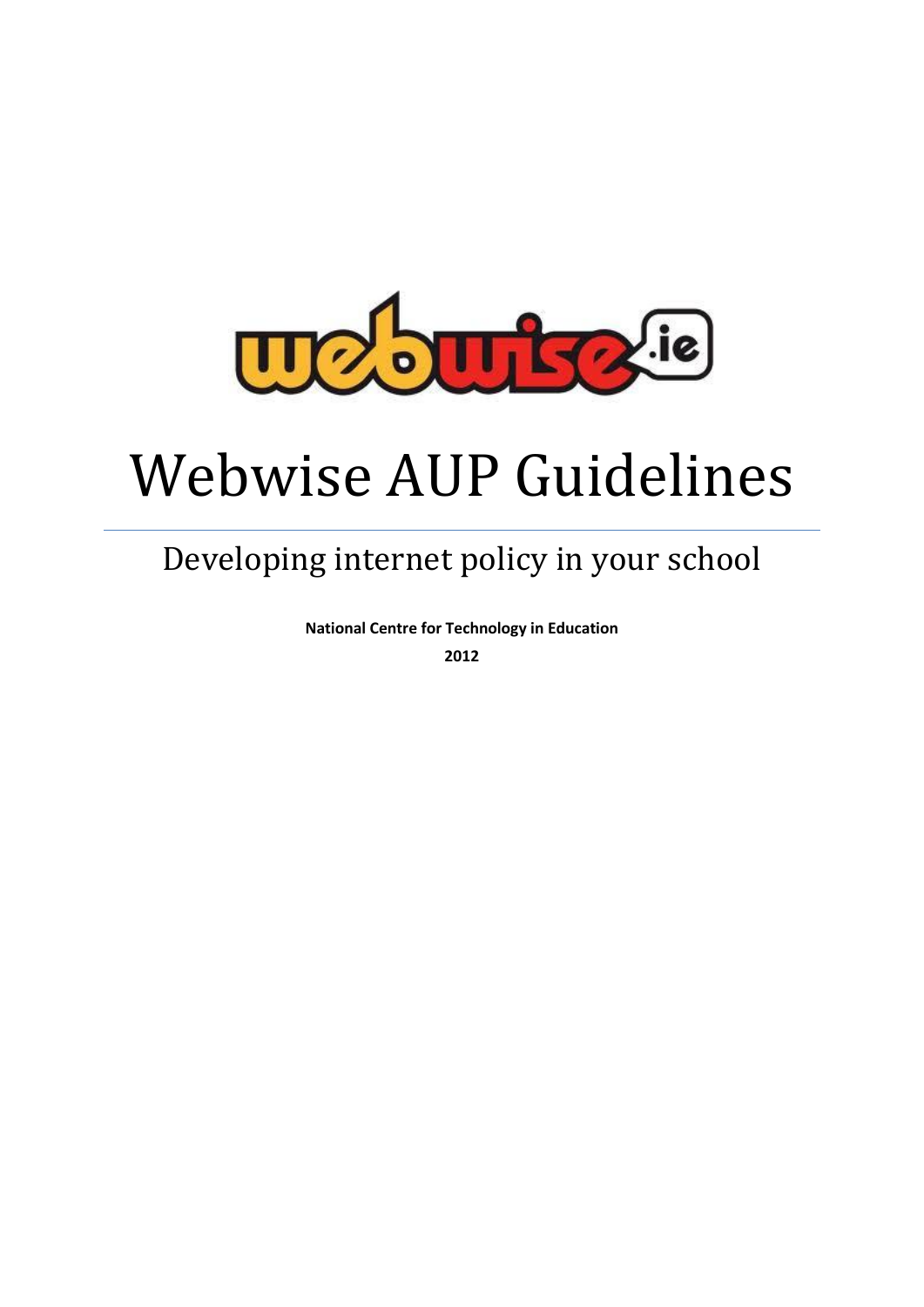# **Acceptable Use Policy**

Devising an Acceptable Use Policy (AUP) is an important first step in addressing the issue of Internet safety at school level. The following information provides guidelines and advice on the issues involved in this process.

# **Developing an Acceptable Use Policy (AUP)**

An Acceptable Use Policy is a document which addresses all rights, privileges, responsibilities and sanctions associated with the Internet. It is usually drawn up by teachers and management in consultation with parents, signed by students and their parents or guardians and often incorporated into the school's overall ICT policy. Ideally, every school will devise an AUP before it is involved in any use of the Internet and will seek Board of Management endorsement (for legal reasons).

AUPs may differ from school to school depending on school circumstances, student and teacher educational needs and technical infrastructures. It may be similar in the way it refers to sanctions or legal responsibilities.

Included in this publication is a sample AUP for teachers. In general, it addresses the safe, acceptable and responsible use of many aspects of the Internet. It also deals with sanctions to be imposed if the AUP is not adhered to. It may be used as a framework or customised to reflect individual school circumstances and needs. (This publication also includes guidelines on the use of different aspects of the Internet. These can be adapted or subsumed into the AUP provided, should the school opt to include that level of detail).

As the rationale for having an AUP is primarily to promote good practice and safe, responsible use of the Internet, it is a very important document. Its main goals are:

- To educate students, parents and teachers about the potential of the Internet as a valuable learning resource
- To define the parameters of behaviour and specify the consequences of violating those parameters
- To identify the school strategy on promoting the safe use of the Internet and address the risks associated with its use
- To provide schools with legal protection from liability

Explaining to students why an AUP exists and how it operates may sound obvious, but it is still an important step in raising awareness and providing students with insights into various Internet safety issues. Whilst regulation and technical solutions are very important, their use should be balanced by educating students to take a responsible approach. The education of students is an essential part of the school's internet safety provision. Children and young people need the help and support of the school to recognise and avoid e-safety risks and build their resilience. A planned internet safety programme should be provided as part of SPHE or other curriculum areas and should be regularly revisited with key safety messages reinforced as part of a planned programme.

# **Components of an AUP**

An AUP should address all aspects of Internet usage. These include:

- **Searching**
- **-** Downloading
- Publishing a school website
- **Browsing websites**
- Electronic communication such as email, social networking, messaging etc.

Other issues that an AUP may include:

- Online research skills
- Where to locate Internet safety advice and guidelines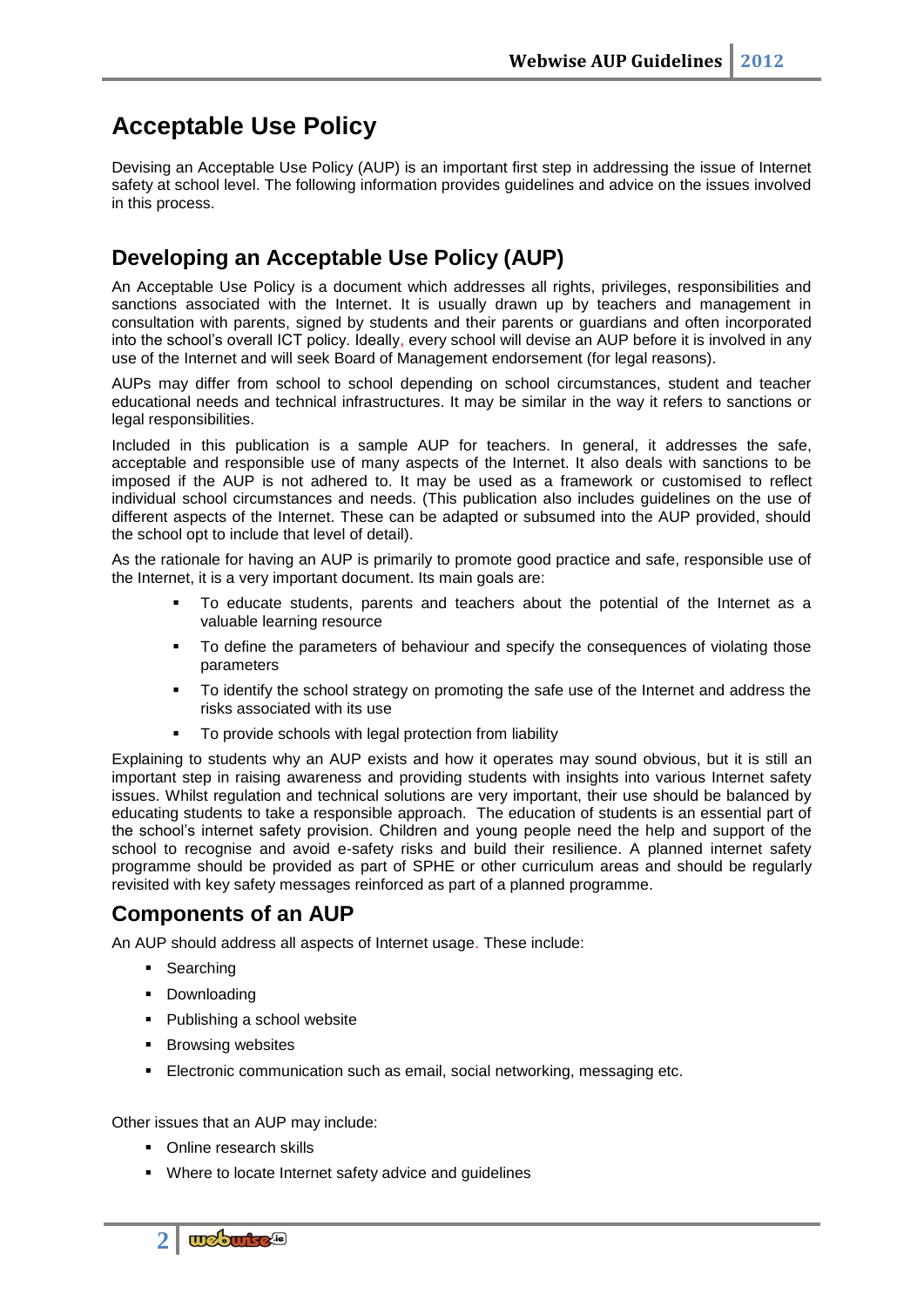- **•** Definition of inappropriate material
- **Illegal and harmful use of the Internet**
- Use of equipment for commercial gain
- Use of email accounts
- **Sanctions**
- Copyright guidelines
- Online games
- **Reporting mechanisms**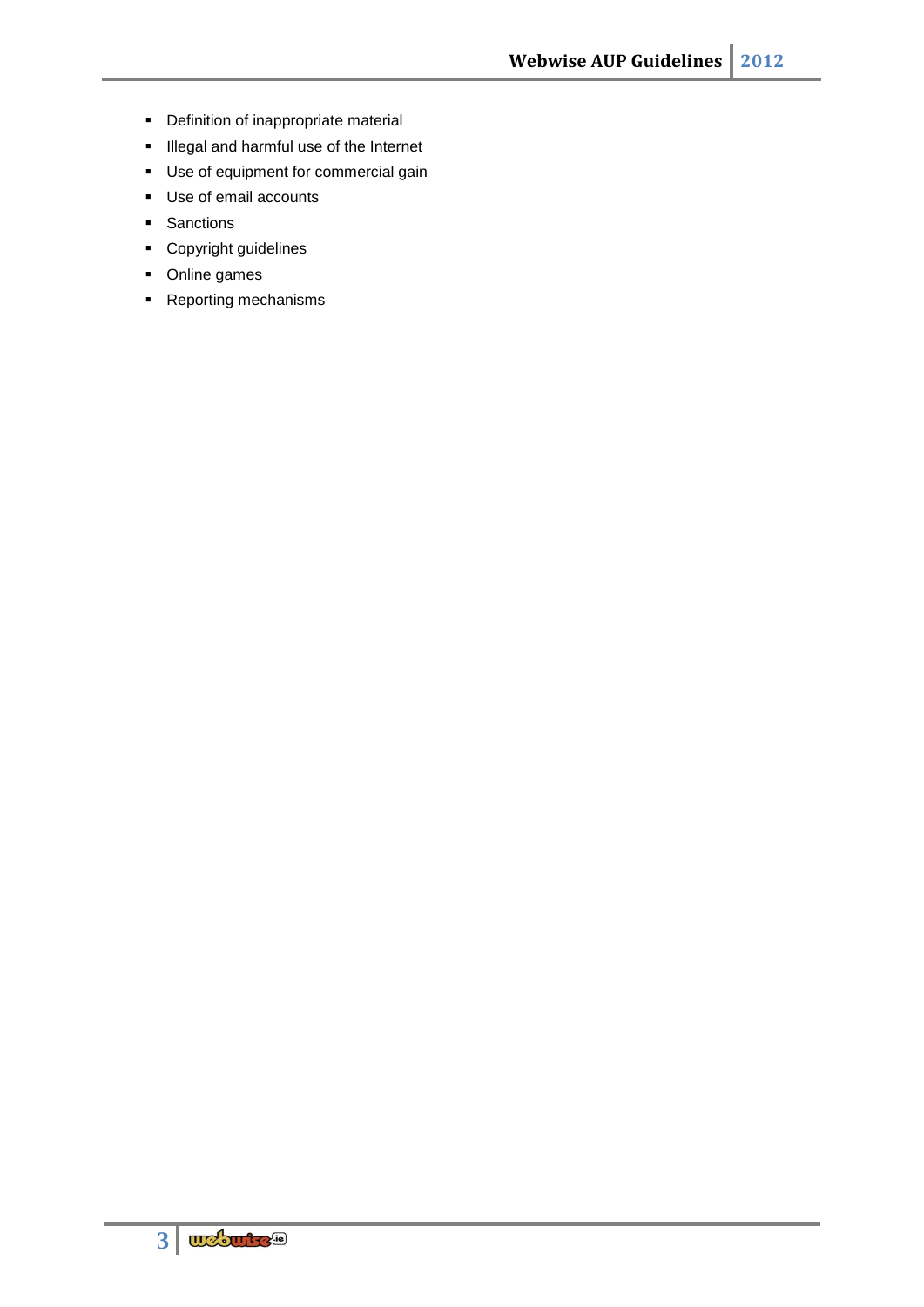Suggested steps to follow in developing and updating this policy:

| $\mathbf{1}$            | Initiate and<br>establish<br>structures             | Decide on who will have responsibility for putting this policy in<br>place<br>Establish a co-ordinating group or committee, if considered<br>necessary                                                                                                                                                                         |
|-------------------------|-----------------------------------------------------|--------------------------------------------------------------------------------------------------------------------------------------------------------------------------------------------------------------------------------------------------------------------------------------------------------------------------------|
| $\overline{\mathbf{2}}$ | <b>Review and</b><br><b>Research</b>                | Reference the key information on the www.webwise.ie and<br>$\bullet$<br>www.education.ie websites which provide information, advice,<br>and tools to support schools in being proactive in the area of<br>internet safety and are designed to be adaptable to the needs<br>of individual schools.                              |
| 3                       | <b>Preparation of</b><br>draft policy               | Print the following template materials below:<br>٠<br>Sample Acceptable Use Policy (AUP) - template<br>format<br>Permission slip for signature by parent/guardian -<br>$\bullet$<br>appended to template<br>Letter to parents/guardians<br><b>AUP checklist</b>                                                                |
|                         |                                                     | Amend the AUP to suit the needs of the school - each school's<br>٠.<br>own context will influence the approach adopted                                                                                                                                                                                                         |
| $\overline{\mathbf{4}}$ | Circulation/<br><b>Consultation</b>                 | Circulate the draft policy and consult with school staff,<br>٠<br>students, parents/guardians, board of management/trustees<br>Amend the draft policy, as necessary, in light of the<br>consultation process                                                                                                                   |
| 5                       | <b>Ratification and</b><br><b>Communication</b>     | Present the policy to the Board of Management for ratification<br>٠<br>Make provision for the circulation of the policy to all<br>$\blacksquare$<br>parents/guardians and arrange to provide it to all students,<br>including new entrants<br>Communicate the ratified policy to other members of the<br>٠<br>school community |
| 6                       | <b>Implementation</b>                               | Implement the provisions of the policy over a three week<br>period initially                                                                                                                                                                                                                                                   |
| 7                       | <b>Monitoring</b>                                   | Check, at regular intervals, that the policy is being<br>implemented and identify any issues arising                                                                                                                                                                                                                           |
| 8                       | Review,<br><b>Evaluation and</b><br><b>Revision</b> | Review and evaluate the impact of the policy (AUP checklist<br>٠<br>will assist this process)<br>Review it after the first three weeks of operation and at pre-<br>determined intervals thereafter, and revise as necessary, in<br>light of the evaluation process, feedback from school<br>community and other developments   |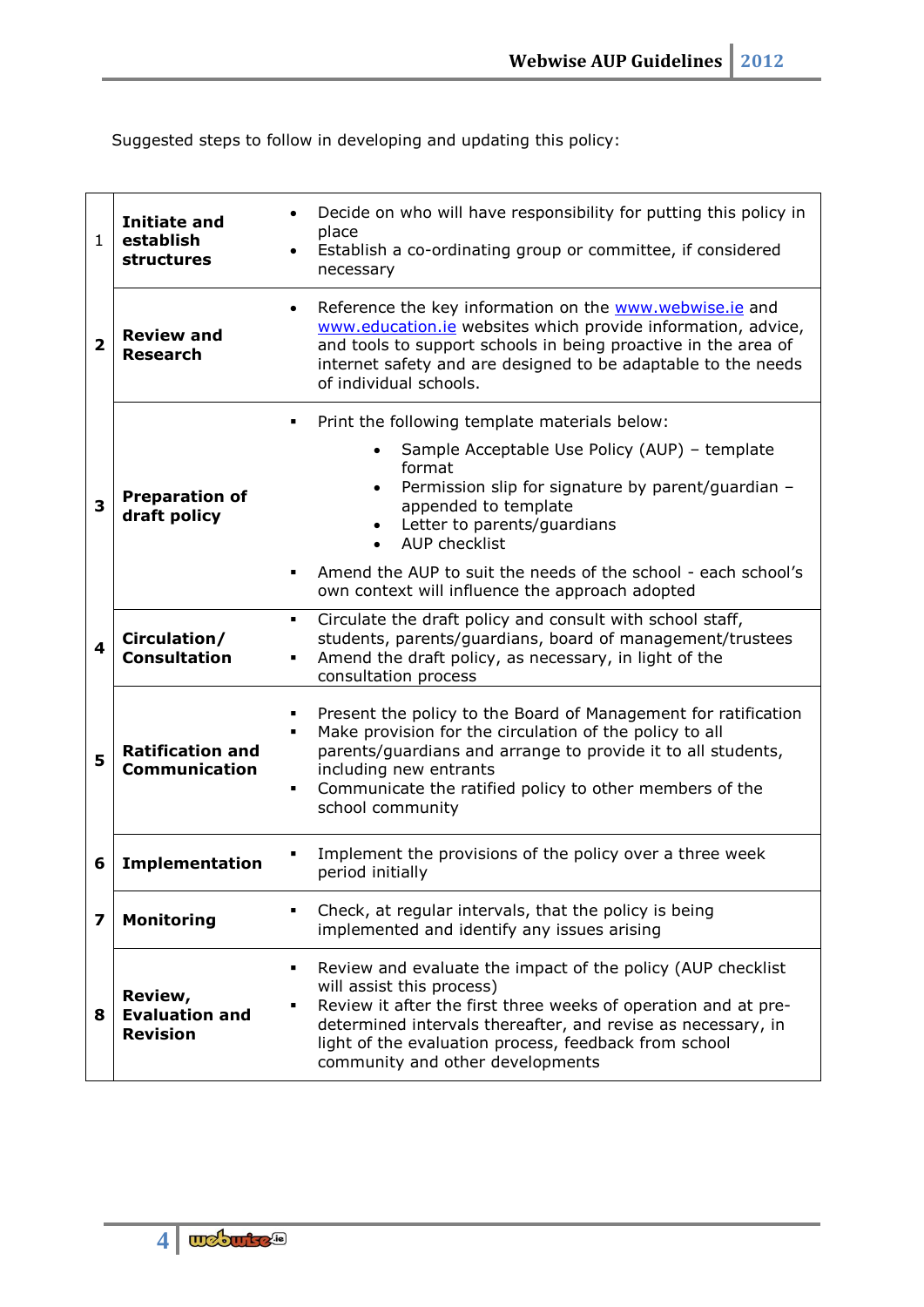#### **Internet Safety: Acceptable Use Policy Template**

| <b>School Name:</b> |  |  |  |
|---------------------|--|--|--|
| <b>Address:</b>     |  |  |  |
|                     |  |  |  |

The aim of this Acceptable Use Policy is to ensure that students will benefit from learning opportunities offered by the school's Internet resources in a safe and effective manner. Internet use and access is considered a school resource and privilege. Therefore, if the school AUP is not adhered to this privilege will be withdrawn and appropriate sanctions – as outlined in the AUP – will be imposed.

It is envisaged that school and parent representatives will revise the AUP annually. Before signing, the AUP should be read carefully to ensure that the conditions of use are accepted and understood.

This version of the AUP was created on \_\_\_\_\_\_\_\_\_\_\_\_\_\_\_\_\_\_\_\_ (date)

by \_\_\_\_\_\_\_\_\_\_\_\_\_\_\_\_\_\_\_\_\_\_\_\_\_\_\_\_\_\_\_\_\_\_\_\_\_\_\_\_\_\_\_\_\_\_\_\_\_\_\_\_\_\_\_\_\_\_\_\_\_\_\_

(name of parties involved in drawing up the AUP)

#### **School's Strategy**

The school employs a number of strategies in order to maximise learning opportunities and reduce risks associated with the Internet. These strategies are as follows:

#### **General**

- Internet sessions will always be supervised by a teacher
- Filtering software and/or equivalent systems will be used in order to minimise the risk of exposure to inappropriate material
- The school will regularly monitor students' internet usage
- Students and teachers will be provided with training in the area of Internet safety
- Uploading and downloading of non-approved software will not be permitted
- Virus protection software will be used and updated on a regular basis
- The use of personal memory sticks, CD-ROMs, or other digital storage media in school, requires a teacher's permission
- Students will treat others with respect at all times and will not undertake any actions that may bring the school into disrepute

#### **World Wide Web**

- Students will not intentionally visit Internet sites that contain obscene, illegal, hateful or otherwise objectionable materials
- Students will report accidental accessing of inappropriate materials in accordance with school procedures
- Students will use the Internet for educational purposes only
- Students will not copy information into assignments and fail to acknowledge the source (plagiarism and copyright infringement)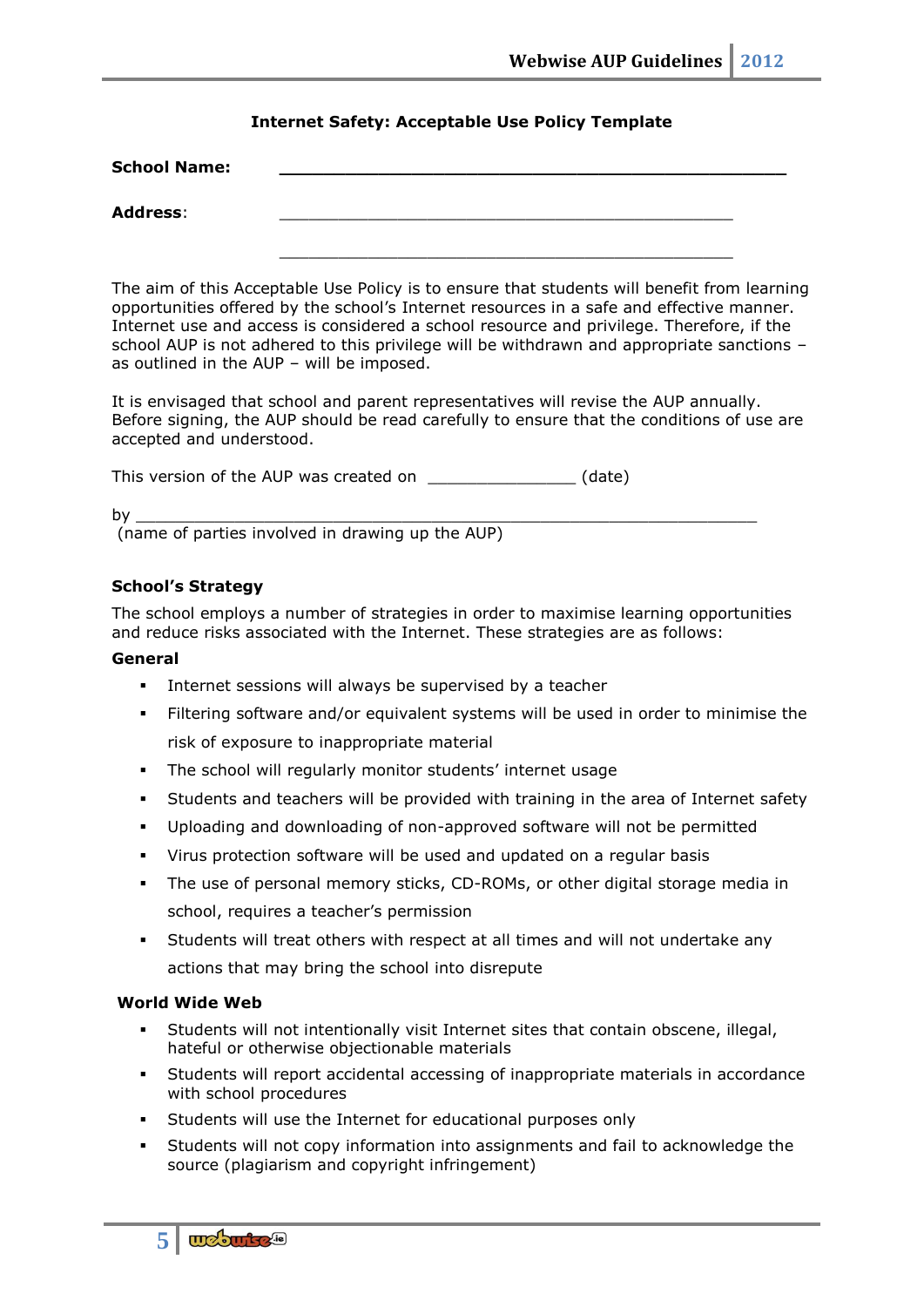- Students will never disclose or publicise personal information
- Downloading by students of materials or images not relevant to their studies is in direct breach of the school's acceptable use policy
- Students will be aware that any usage, including distributing or receiving information, school-related or personal, may be monitored for unusual activity, security and/or network management reasons

#### **Email**

- Students will use approved class email accounts under supervision by or permission from a teacher
- Students will not send or receive any material that is illegal, obscene, defamatory or that is intended to annoy or intimidate another person
- Students will not reveal their own or other people's personal details, such as addresses or telephone numbers or pictures
- Students will never arrange a face-to-face meeting with someone they only know through emails or the internet
- Students will note that sending and receiving email attachments is subject to permission from their teacher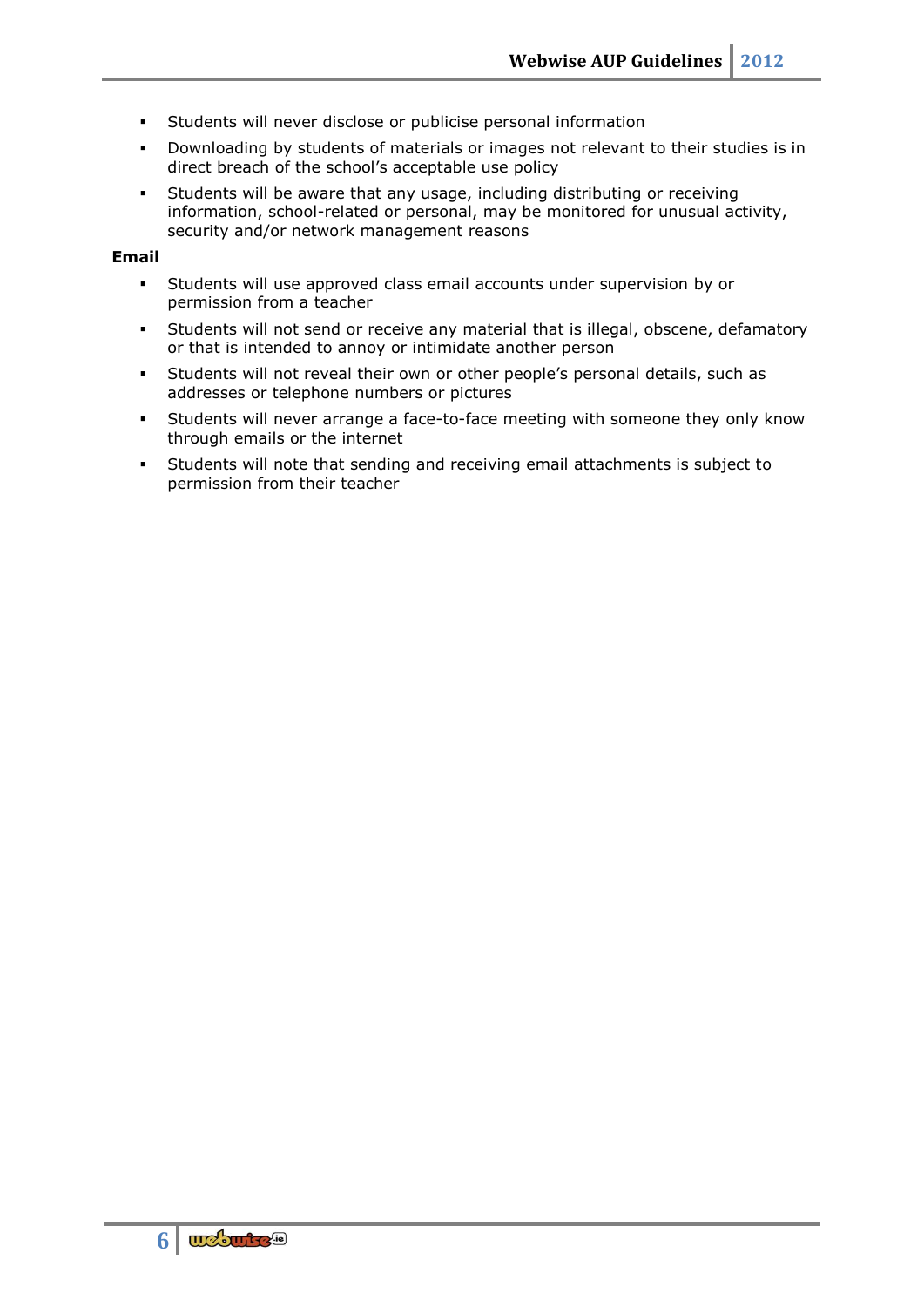#### **Communications**

This is an area of rapidly evolving technologies and uses. Schools will need to discuss and agree how they intend to implement and use new and old technologies. For example, some schools do not allow students to use mobile phones in lessons, while others recognise their educational potential and allow their use. This section may also be influenced by the age of the students. The table has been left blank for your school to choose its own responses.

A wide range of rapidly developing communications technologies has the potential to enhance learning. The following table shows how the school currently considers the benefit and risks/disadvantages of using these technologies for education:

| <b>Communication Technologies</b>                                  | Allowed | Allowed at certain<br>times | Allowed with staff<br>permission | Not allowed |
|--------------------------------------------------------------------|---------|-----------------------------|----------------------------------|-------------|
| Mobile phones may be brought to<br>school                          |         |                             |                                  |             |
| Use of mobile phones in lessons                                    |         |                             |                                  |             |
| Use of mobile phones in social time                                |         |                             |                                  |             |
| Taking photos on mobile phones or<br>other camera devices          |         |                             |                                  |             |
| Use of hand held devices eg PDAs,<br><b>PSPs</b>                   |         |                             |                                  |             |
| Use of personal email addresses in<br>school, or on school network |         |                             |                                  |             |
| Use of school email for personal<br>emails                         |         |                             |                                  |             |
| Use of chat rooms / facilities                                     |         |                             |                                  |             |
| Use of instant messaging                                           |         |                             |                                  |             |
| Use of social networking sites                                     |         |                             |                                  |             |
| Use of blogs                                                       |         |                             |                                  |             |

The school may also wish to add some policy statements about the use of communications technologies in place of, or in addition to the above table.

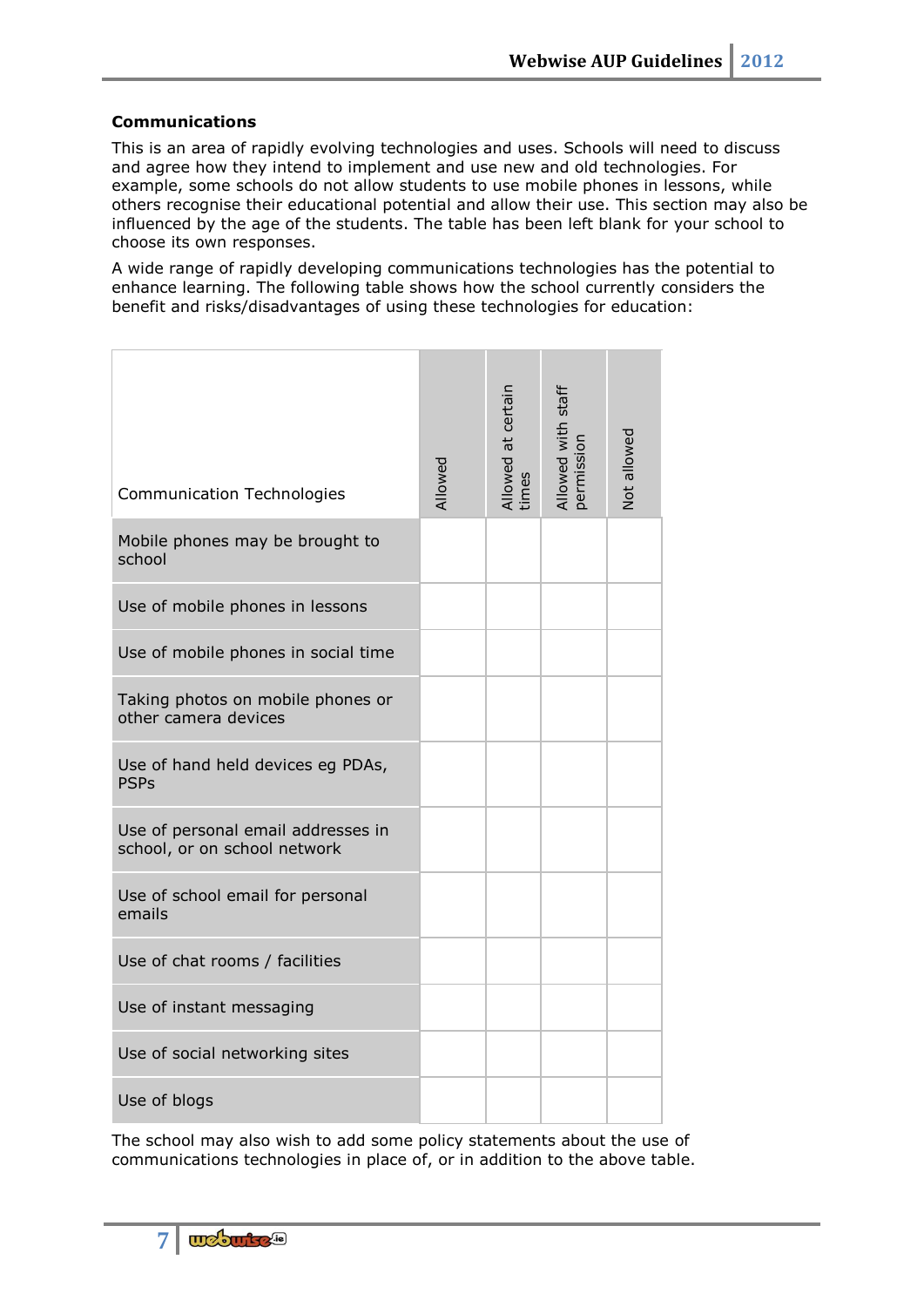## **Inappropriate Activities**

The following table should help identify "inappropriate activities" in your school. You should add ticks to the relevant columns and then include the appropriate statements in the AUP policy.

| <b>User Actions</b>                                                                                                                                                                             |                                                                                                                                                                       | Acceptable | Acceptable at<br>certain times | Acceptable for<br>nominated<br>users | Unacceptable | Unacceptable<br>and illegal |
|-------------------------------------------------------------------------------------------------------------------------------------------------------------------------------------------------|-----------------------------------------------------------------------------------------------------------------------------------------------------------------------|------------|--------------------------------|--------------------------------------|--------------|-----------------------------|
| Users shall not visit Internet sites, make,                                                                                                                                                     | child sexual abuse<br><b>images</b>                                                                                                                                   |            |                                |                                      |              | Н                           |
| post, download, upload, data transfer,<br>communicate or pass on, material,<br>remarks, proposals or comments that<br>contain or relate to:                                                     | promotion or conduct of<br>illegal acts, eg under<br>the child protection,<br>obscenity, computer<br>misuse and fraud<br>legislation                                  |            |                                |                                      |              | $\mathbf{L}$                |
|                                                                                                                                                                                                 | racist material                                                                                                                                                       |            |                                |                                      |              | $\mathbf{I}$                |
|                                                                                                                                                                                                 | pornography                                                                                                                                                           |            |                                |                                      | П            |                             |
|                                                                                                                                                                                                 | promotion of any kind<br>of discrimination                                                                                                                            |            |                                |                                      | П            |                             |
|                                                                                                                                                                                                 | promotion of racial or<br>religious hatred                                                                                                                            |            |                                |                                      | П            |                             |
|                                                                                                                                                                                                 | threatening behaviour,<br>including promotion of<br>physical violence or<br>mental harm                                                                               |            |                                |                                      | П            |                             |
|                                                                                                                                                                                                 | any other information<br>which may be offensive<br>to colleagues or<br>breaches the integrity of<br>the ethos of the school<br>or brings the school<br>into disrepute |            |                                |                                      | Ш            |                             |
|                                                                                                                                                                                                 |                                                                                                                                                                       |            |                                | $\Box$                               |              |                             |
| Using school systems to run a private business                                                                                                                                                  |                                                                                                                                                                       |            |                                |                                      | П            |                             |
| Use systems, applications, websites or other mechanisms that bypass the filtering or<br>other safeguards employed by SWGfL and / or the school                                                  |                                                                                                                                                                       |            |                                |                                      | Н            |                             |
| Uploading, downloading or transmitting commercial software or any copyrighted<br>materials belonging to third parties, without the necessary licensing permissions                              |                                                                                                                                                                       |            |                                |                                      | П            |                             |
| Revealing or publicising confidential or proprietary information (eg financial / personal<br>information, databases, computer / network access codes and passwords)                             |                                                                                                                                                                       |            |                                |                                      | П            |                             |
| Creating or propagating computer viruses or other harmful files                                                                                                                                 |                                                                                                                                                                       |            |                                |                                      |              |                             |
| Carrying out sustained or instantaneous high volume network traffic (downloading /<br>uploading files) that causes network congestion and hinders others in their use of the<br><b>internet</b> |                                                                                                                                                                       |            |                                |                                      |              |                             |
| On-line gaming                                                                                                                                                                                  |                                                                                                                                                                       |            |                                |                                      |              |                             |
| <b>On-line gambling</b>                                                                                                                                                                         |                                                                                                                                                                       |            |                                |                                      |              |                             |
| On-line shopping / commerce                                                                                                                                                                     |                                                                                                                                                                       |            |                                |                                      |              |                             |
| <b>File sharing</b>                                                                                                                                                                             |                                                                                                                                                                       |            |                                |                                      |              |                             |
| Use of social networking sites                                                                                                                                                                  |                                                                                                                                                                       |            |                                |                                      |              |                             |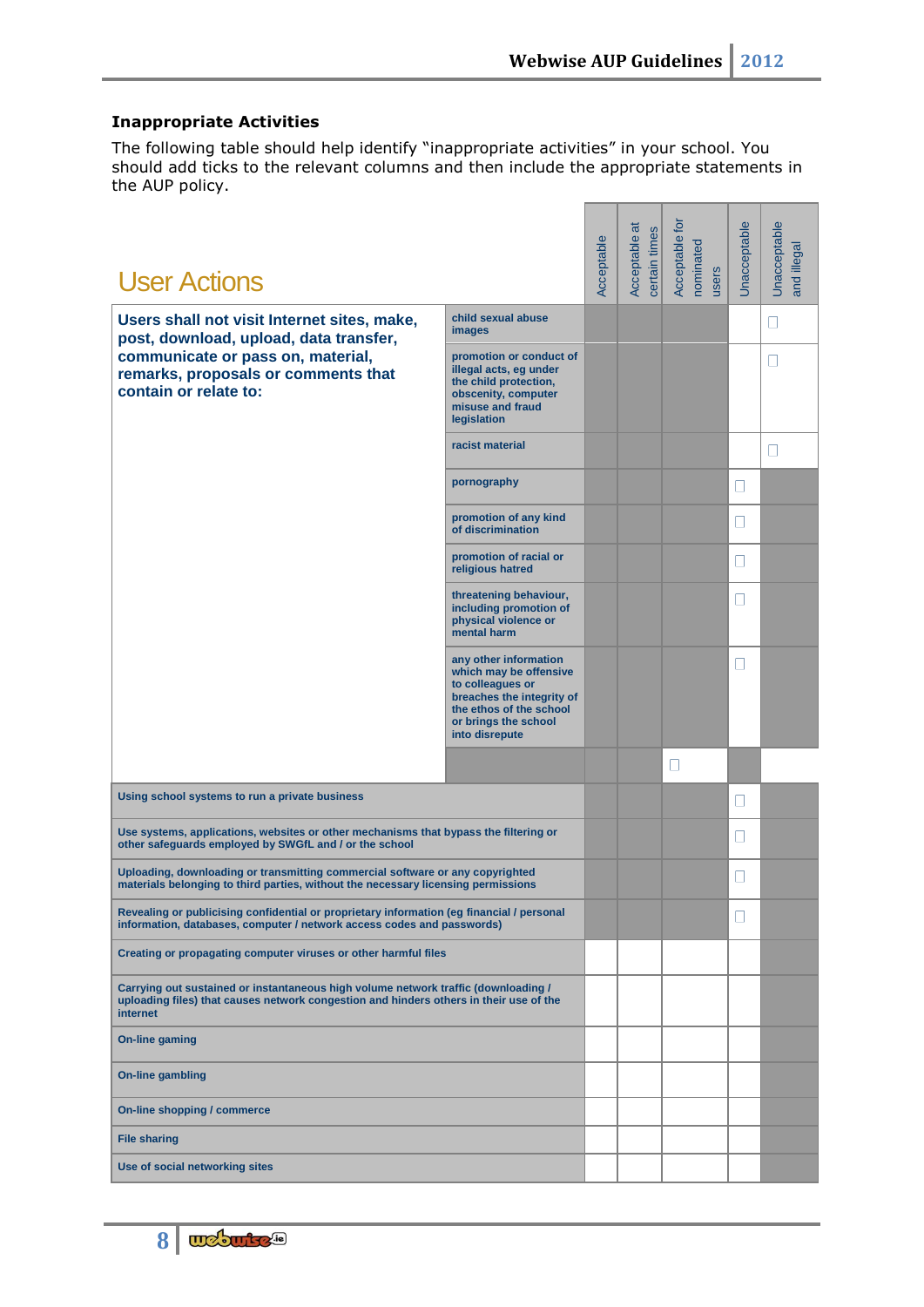#### **School Website**

- Students will be given the opportunity to publish projects, artwork or school work on the World Wide Web in accordance with clear policies and approval processes regarding the content that can be loaded to the school's website
- The website will be regularly checked to ensure that there is no content that compromises the safety of students or staff
- Website using facilities such as comments and user-generated content will be checked frequently to ensure that they do not contain personal details
- The publication of student work will be co-ordinated by a teacher
- The school will endeavor to use digital photographs, audio or video clips focusing on group activities. Content focusing on individual students will only be published on the school website with parental permission
- Personal student information including home address and contact details will be omitted from school web pages
- The school website will avoid publishing the first name and last name of individuals in a photograph
- The school will ensure that the image files are appropriately named and will not use students' names in image file names or ALT tags if published on the web
- Students will continue to own the copyright on any work published

#### **Personal Devices**

Students using their own technology in school should follow the rules set out in this agreement. They will only use personal hand held / external devices (mobile phones / USB devices etc) in school if they have permission.

#### **Legislation**

The school will provide information on the following legislation relating to use of the Internet which teachers, students and parents should familiarise themselves with:

- Data Protection (Amendment) Act 2003
- Child Trafficking and Pornography Act 1998
- **Interception Act 1993**
- Video Recordings Act 1989
- The Data Protection Act 1988

#### **Support Structures**

The school will inform students and parents of key support structures and organisations that deal with illegal material or harmful use of the Internet.

#### **Sanctions**

Misuse of the Internet may result in disciplinary action, including written warnings, withdrawal of access privileges and, in extreme cases, suspension or expulsion. The school also reserves the right to report any illegal activities to the appropriate authorities.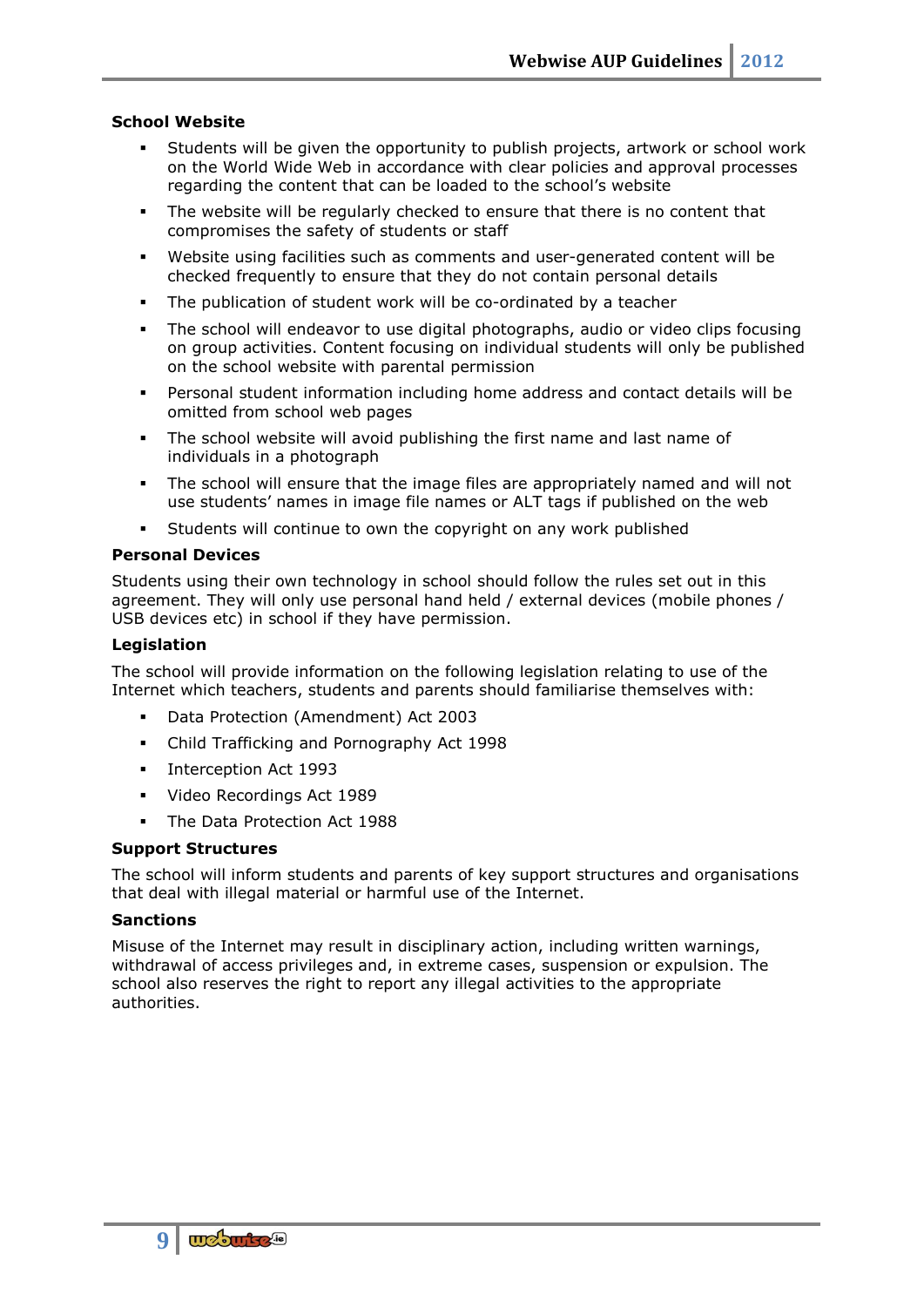#### **Permission Form Template**

Please review the attached school Internet Acceptable Use Policy, and sign and return this permission form to the Principal.

| <b>School Name:</b>     |  |
|-------------------------|--|
| <b>Name of Student:</b> |  |
| Class/Year:             |  |

#### **Student**

I agree to follow the school's Acceptable Use Policy on the use of the Internet. I will use the Internet in a responsible way and obey all the rules explained to me by the school.

| <b>Student's Signature:</b> |  | Date: |
|-----------------------------|--|-------|
|-----------------------------|--|-------|

#### **Parent/Guardian**

As the parent or legal guardian of the above student, I have read the Acceptable Use Policy and grant permission for my son or daughter or the child in my care to access the Internet. I understand that Internet access is intended for educational purposes. I also understand that every reasonable precaution has been taken by the school to provide for online safety but the school cannot be held responsible if students access unsuitable websites.

### **I accept the above paragraph** □ **I do not accept the above paragraph** □

*(Please tick as appropriate)*

In relation to the school website, I accept that, if the school considers it appropriate, my child's schoolwork may be chosen for inclusion on the website. I understand and accept the terms of the Acceptable Use Policy relating to publishing students' work on the school website.

**I accept the above paragraph** □ **I do not accept the above paragraph** □ *(Please tick as appropriate)*

| Signature: | Date: |  |
|------------|-------|--|
|            |       |  |

| <b>Address:</b> |
|-----------------|
|-----------------|

| <b>Address:</b> | Telephone: |  |
|-----------------|------------|--|
|                 |            |  |

\_\_\_\_\_\_\_\_\_\_\_\_\_\_\_\_\_\_\_\_\_\_\_\_\_\_\_\_\_\_ \_\_\_\_\_\_\_\_\_\_\_\_\_\_\_\_\_\_\_\_\_\_\_\_\_\_\_\_\_\_

\_\_\_\_\_\_\_\_\_\_\_\_\_\_\_\_\_\_\_\_\_\_\_\_\_\_\_\_\_\_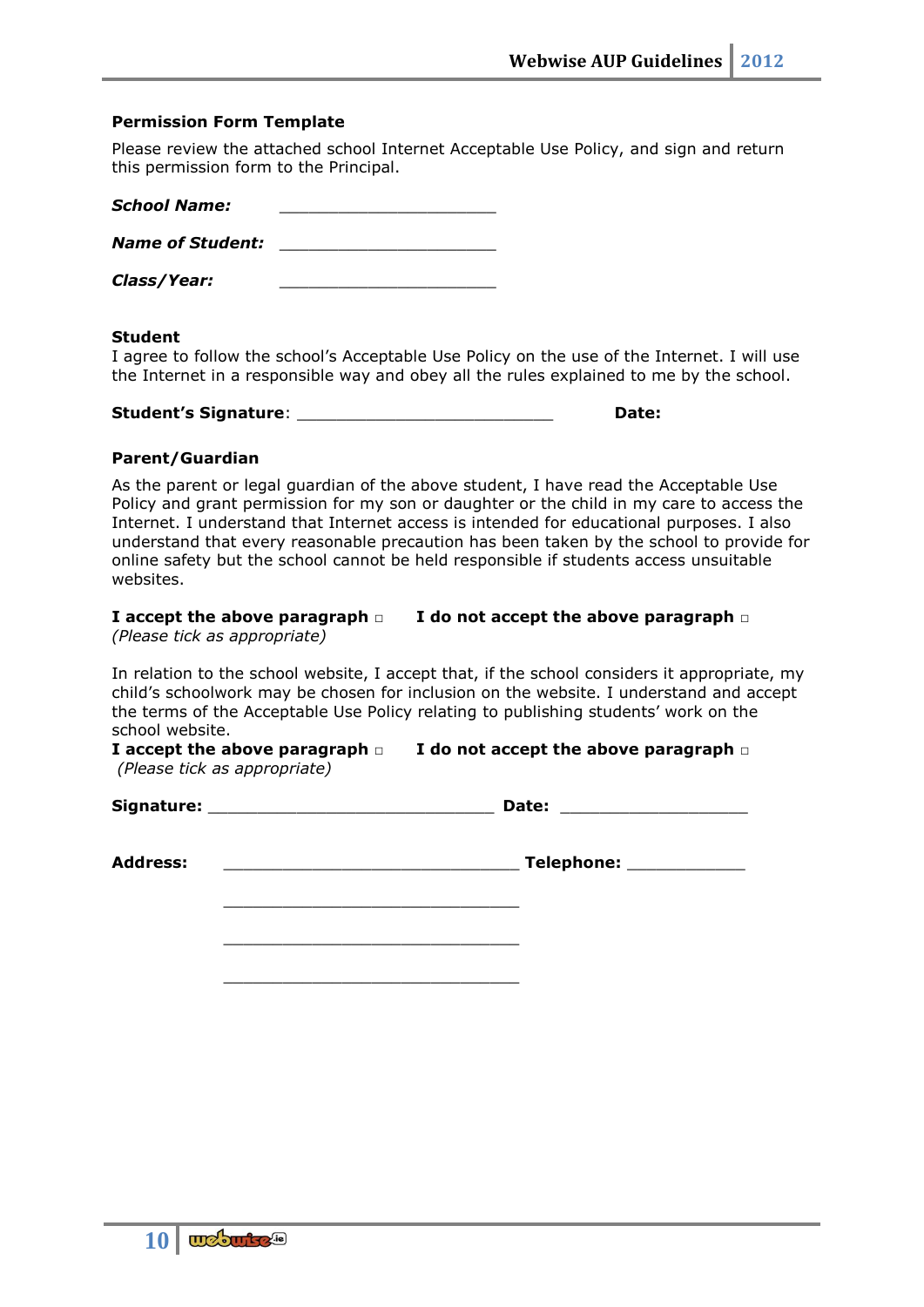#### **Sample Letter to Parents/Guardians**

Dear Parent/Guardian,

#### **Re: Internet Permission Form**

As part of the school's education programme we offer pupils supervised access to the Internet. This allows students access to a large array of online educational resources that we believe can greatly enhance the learning experience.

However, access to and use of the Internet requires responsibility on the part of the user and the school. These responsibilities are outlined in the school's Acceptable Use Policy (enclosed). It is important that this enclosed document is read carefully, signed by a parent or guardian and returned to the school.

Although the school takes active steps to promote safe use of the Internet, it recognises the possibility that students may accidentally or deliberately access inappropriate or objectionable material.

The school respects each family's right to decide whether or not to allow their children access to the Internet as defined by the school's Acceptable Use Policy.

Having read the terms of our school's Acceptable Use Policy, you may like to take a moment to consider how the Internet is used in your own home, and see if there is any way you could make it safer for your own family.

Yours sincerely,